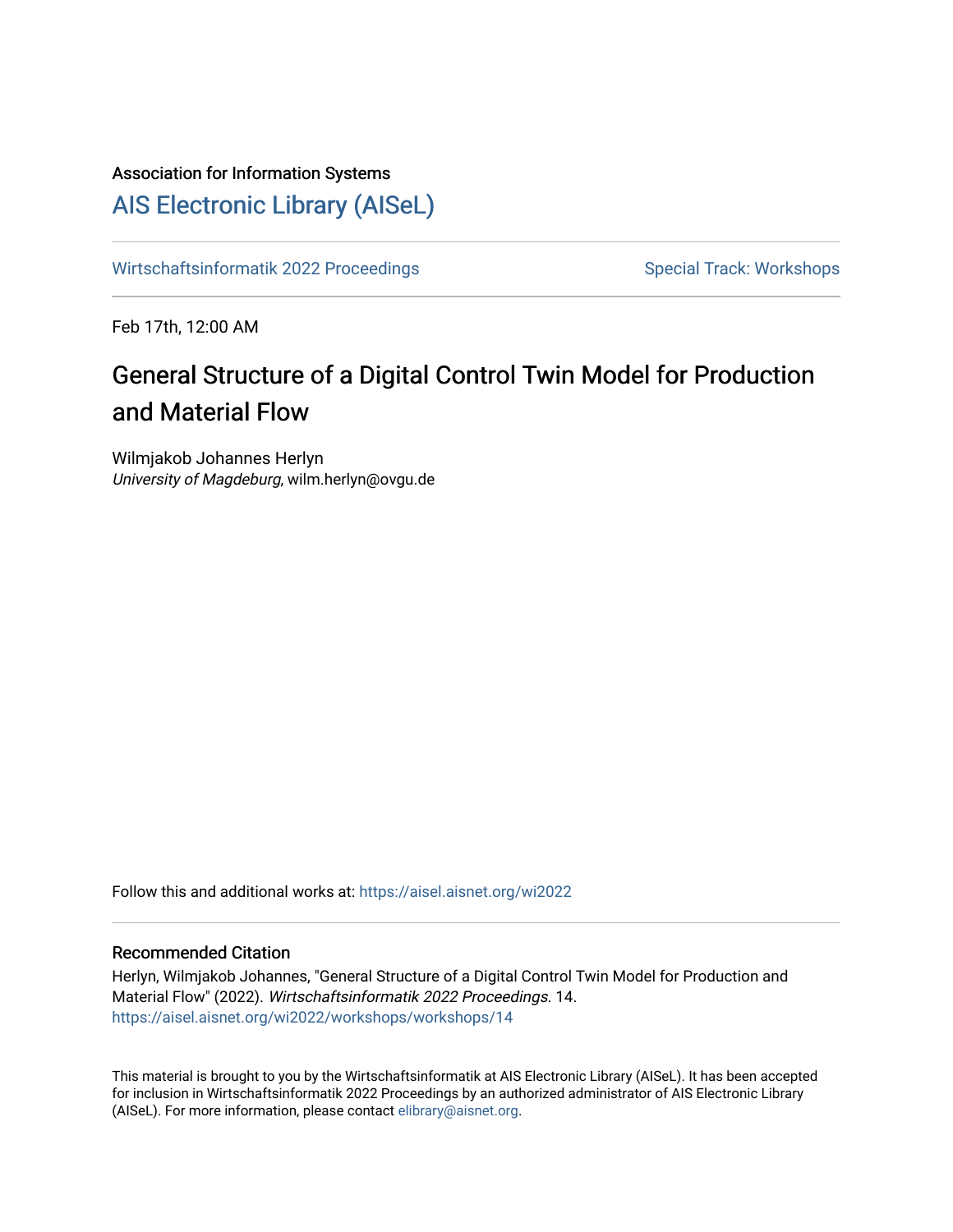## **General Structure of a Digital Control Twin Model for Production and Material Flow**

Wilmjakob Johannes Herlyn<sup>1</sup>

<sup>1</sup> Institute of Logistics and Material Handling Systems, University of Magdeburg, Magdeburg, Germany (wilm.herlyn@ovgu.de)

**Abstract.** This paper is about the general structure of a Digital Control Twin (DCT) Model to regulate production, transportation, and handling of material flow items. At first the basic elements of the general structure and the functionality is described by special terms to achieve a common understanding about the general concept and for a easier discussion of future research. Based on this general approach the elements of a specific DCT-Model for production and material flow processes is explained in more detail. This specific DCT-Model could be a platform for a future ERP-System, especially of material requirement planning as the core module. Then some restrictions and limitations of this specific DCT-Model are treated in short. At the end a short resume and conclusion for further research is made.

**Keywords:** Digital Control Twin Model, Production and Material Flow, Material Flow Item, Repository, Digital Trigger, Digital Shadow

## **1 Introduction**

The emergence of Industry 4.0 is creating new challenges, but also new opportunities for operational and business processes, and especially for production and logistics. New concepts, methods, tools and IT systems are required to control production and the flow of materials inside and outside the factories of manufacturers and suppliers. In order to take advantage of the large amount of process data collected, the high speed of data processing and data transmission, the real and virtual worlds must be connected in new ways. This connection should be as close as possible in order to use the process data directly or to control the process as closely as possible. Classic concepts such as ERP/MRP-II-Systems, which were designed in the 1980s, are no longer up to date. The new approach of the Digital Control Twin Model can master the challenges and take advantage of the opportunities of Industry 4.0.

17th International Conference on Wirtschaftsinformatik, February 2022, Nürnberg, Germany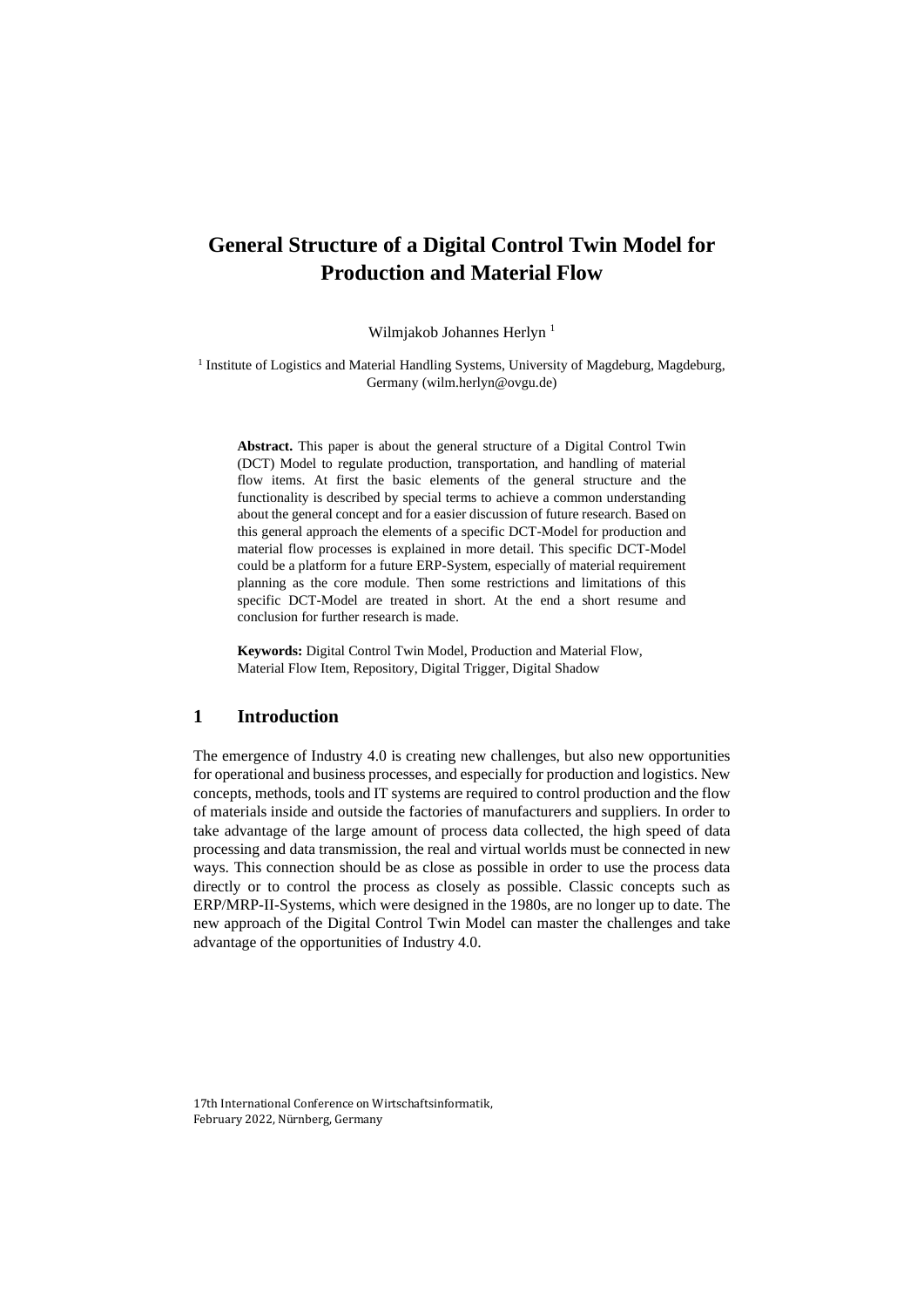## **2 The Concept of the Digital Control Twin Model**

#### **2.1 The idea of the Digital Twin Concept Model**

The Digitization is a phenomenon that accompanies industrial enterprises since decades. But with emerge of 'Industry 4.0' digitization reaches a new level with a wide range of new technologies and intelligent tools and IT-Systems. One of the most important trends for the next decade is the "Digital Twin". During the last years the issue of brochures, presentations, and papers about "Digitalization" and "Digital Twins" are increasing steadily.

*"The Digital Twin model was first introduced in 2002 as a concept for Product Lifecycle Management (PLM) without giving the model a name (Grieves, 2002). The model was soon named, but the name has changed over time. It was originally named the Mirrored Spaces Model (MSM) (Grieves, 2005), but later changed to the Information Mirroring Model (Grieves, 2006). The model was finally referred to as the Digital Twin (Grieves, 2011), a name that John Vickers of NASA had coined for the model. While the name has changed over time, the concept and model has remained the same*…" [Grieves, 2019, p. 177]. "*It contains three main parts: a) physical products in 'Real Space' b) virtual or digital products in 'Virtual Space' and c) the connections of data and information that ties the virtual and real products together*" [Grieves, 2014, p.1] (Fig.1). Each single physical product is a replication of the virtual product (describe in IT-System of CAD, CAE, CAM etc.), and the manufactured products can be compared with the virtual product and deviations can be exploited for execution of the actual manufacturing process, also for maintenance of the technical equipment and for design of the next product generation.



**Figure 1.** The Digital Twin Concept Model of Grieves/Vickers [Grievs,2019]

Engineering companies like [SIEMENS] or General Electric [GE] are developing Digital Twins which focus on technical aspects of products, production, and material flow e. g. to control machinery and assembly line execution, or control of material handling equipment or transportation means. The best-known purpose predictive maintenance of machinery and assets and execution management of assets. One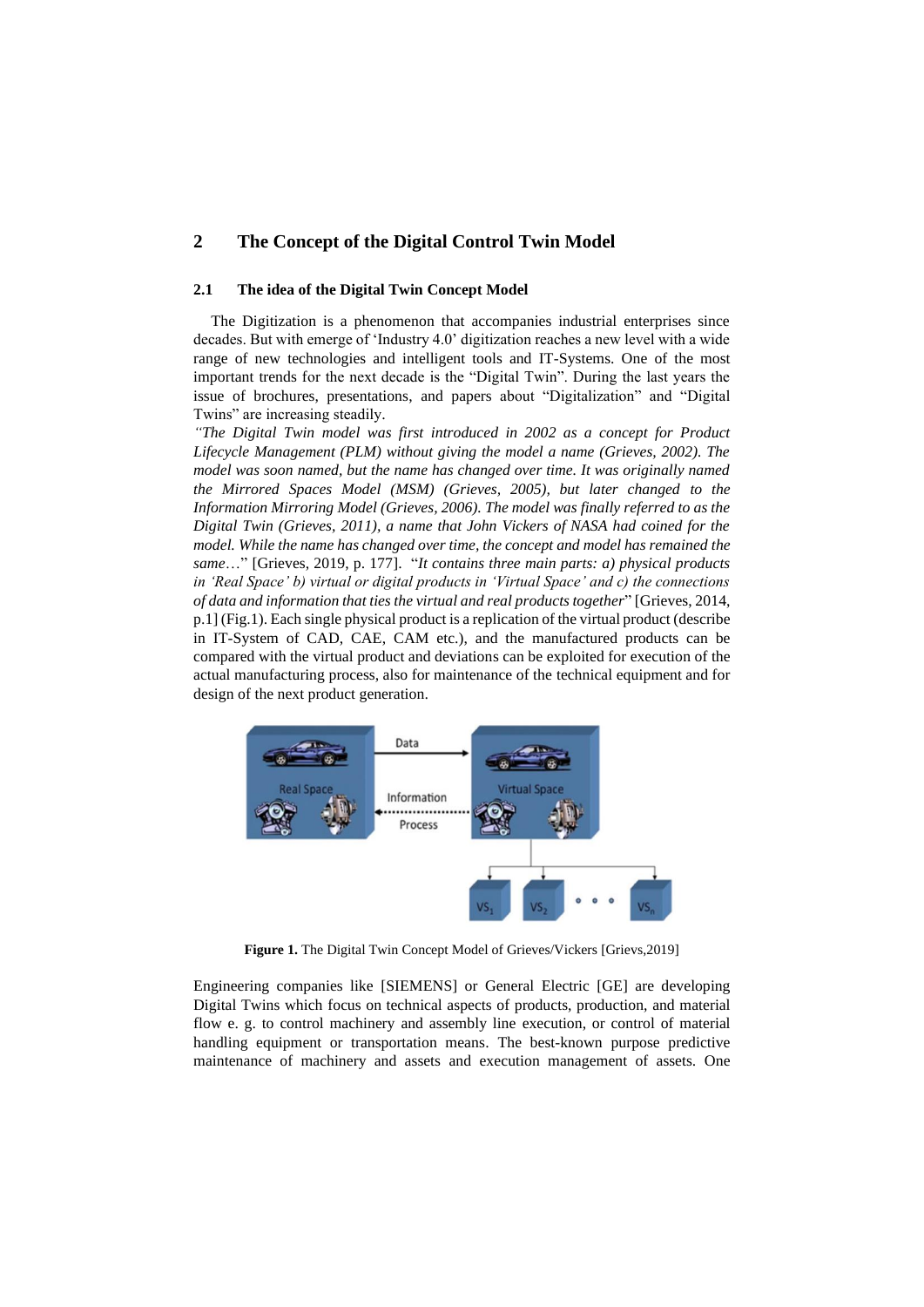example is the control of distributed energy resources and electrical networks e. g. for forecasting and maintenance of electrical grids etc. Another example is the Digital Twin for monitoring the complete railway-network which covers the railway infrastructure itself and all technical devices like crossings, signals but not the transportation carrier and transportation equipment like trains, wagons etc. (Fig. 2).



**Figure 2.** The Digital Twin a technical Network [GE-1]

In production and logistics, we can distinguish between a technical-oriented DCT and process-oriented DCT-Model; the process-oriented DCT-Model focus on the transportation process, which uses the technical network which is the precondition for the process and defines environment and constraints of the usage. In the following we concentrate on the process-oriented DCT-Model. Most Digital Twin Models in production and logistics are technical and engineering oriented. Nowadays there exists a lack in research for value-added chains in general and especially in the development of concepts especially for order-oriented control production and logistics. [Zadek, Herlyn, 2020]. One reason for this is probably that the concept of Grieves cannot simply used for production and material flow processes. Because production and material flow depend on different individual customer orders, the time and the process environment, which are changing permanently and are not a replication of the virtual world.

#### **2.2 Digital Control Twin Model for Production and Material flow in general**

The DT-Model of Grieves/Vickers must be transferred into the environment of production and material flow and for this the concept must specify the bidirectional relation of the real world and virtual world of material flow. For this we formalized the concept by introduction of some standardized contents and terms: (1) Reality is now the real world of production and material flow with the focus on the right material items, time, location and quantity. The reality is mapped as virtual world in the Repository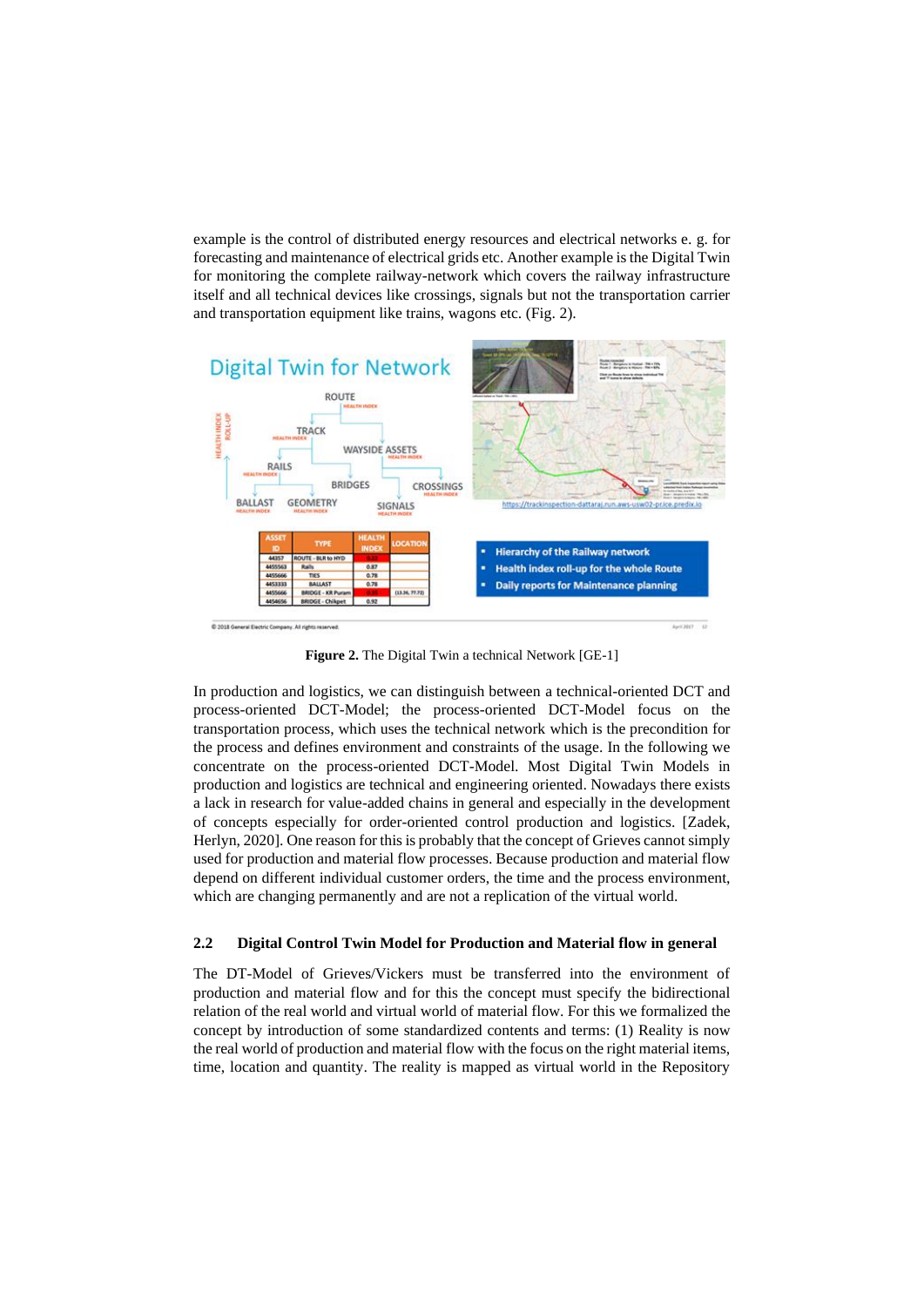(2), where all relevant data are digitally stored. The basic data items for production and material flow are the material flow items  $(4)$ , material flow nodes  $(6)$  and material flow edges ('--'), which built a network wherein all material flow items can and must move. (2) Repository means the virtual world and covers all digital data that are required to map the real world for the purpose of regulation. (3) Regulation is the software resp. the tools, methods, and algorithm to control production and material flow items. (4) Digital Triggers are output resp. result of the regulation to influence the reality in a certain direction. (5) Digital Shadows are the relevant process data of the reality, which are required to compare the real world with the virtual world, to detect target-actual deviations and to renewal the regulation (Fig. 3).



**Figure 3.** General Concept of a Digital Control Twin Model for Production and Material Flow

In production and logistics, we can distinguish between technical-oriented DCT and process-oriented DCT. An engineering oriented DCT-Model for a railwaynetwork focusses on the infrastructure, technical devices like crossings and signals. A process-oriented DCT-Model focus on the transportation process, the using of the technical network which is of course the physical fundament. In the following we concentrate on the process-oriented DCT-Model and for this it is decisive what type of material flow items will be observed and what is the purpose of the regulation. Depending on this decision the kind of mapping production and material flow is chosen and the also cycle-times of regulation for issuing Digital Triggers and for gathering Digital Shadows is to decide. So, there will be different 'types' of DCT-Models to regulate production and material flow and for each type we have to specify a specific structure and functionality of the DCT-Model. Depending on the concrete material flow item and regulation purposes the methods and algorithm must be chosen. In some cases, a planning tool is appropriate in other cases optimization or simulation is a better tool. Also, the kind type of Digital Shadows and Digital Triggers can be variate. Consequently, the DCT-Model and its five defined elements must be clearly defined for different purposes of production and material flow control.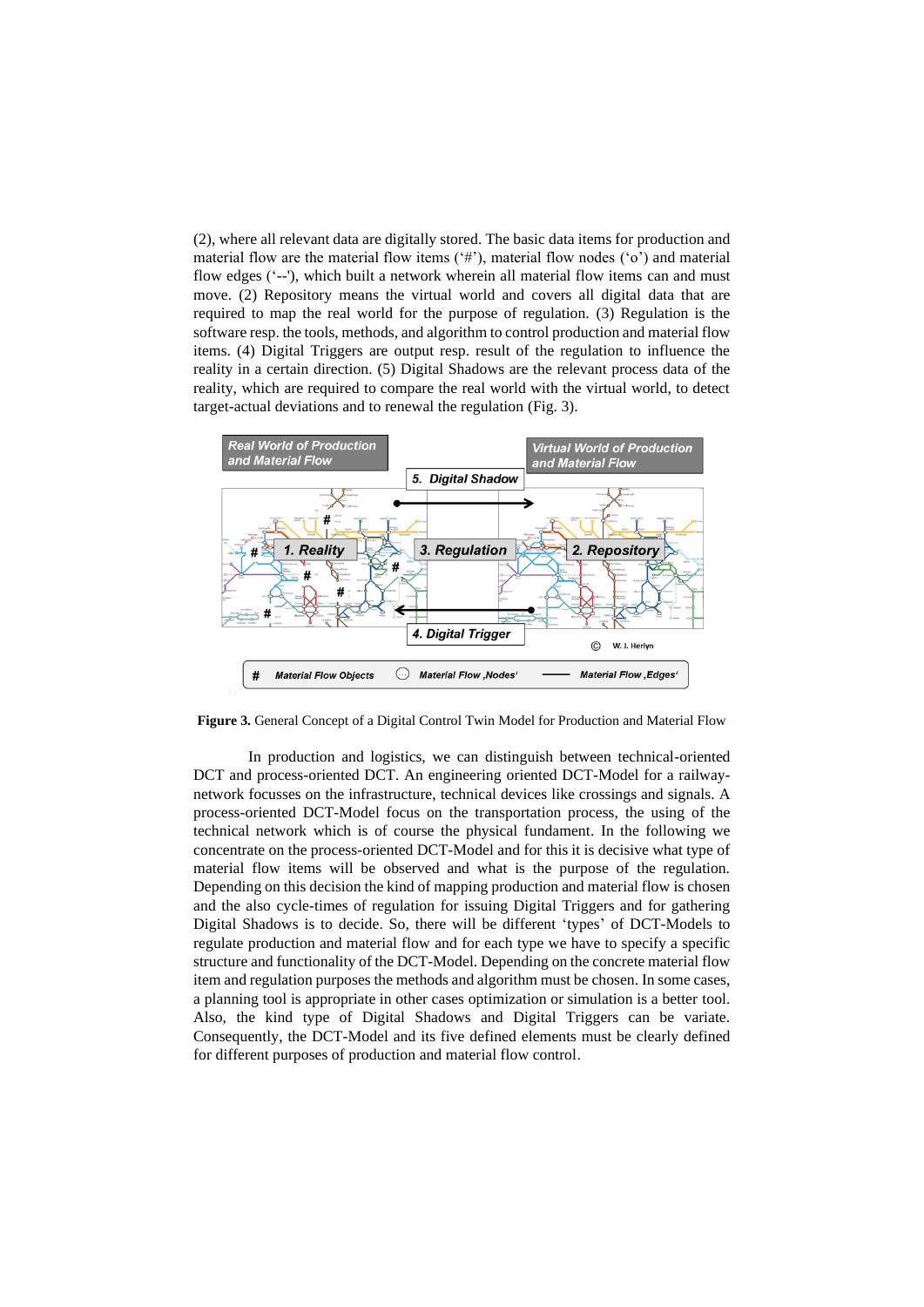## **3 The first examples of the Digital Control Twins**

### **3.1 First examples of Digital Control Twin Concept in Logistics**

The first appearances of a digital control twin did not yet have any particular theoretical background and were not referred to as digital twins. Rather, it was about the practical use of new techniques and devices for the registration of objects in the running process. It was a simple reaction to the emerging new technologies such as GPS, RFID and communication via the Internet, which enabled logistics companies in particular to monitor and track the status and location of goods in transit. Now there are several applications of DCT in the field of logistics, mainly focused on technical aspects to control the flow of materials. This concerns not only pure transportation, but also the handling, storage and distribution of goods [DHL].

### **3.2 Track and Trace**

One of the first application of a DCT in logistics was the well-known concept of 'track and trace'. This concept was introduced by Logistic Companies like UPS or [DHL] to control the shipping of goods and inform the customer that the ordered good is on transport, where it is now and when it will hand-over.



**Figure 4.** Example of Track and Trace [Krone]

Meanwhile track and trace is standard not only in distribution processes but also in supplying chains and inhouse transportation. Especially the idea of a 'Digital Supply Chain' is addressed by a lot of research institutions [IPA, IOSB, DFKI], consulting firms [Gartner, Deloitte], logistic companies [DHL] and leading software-companies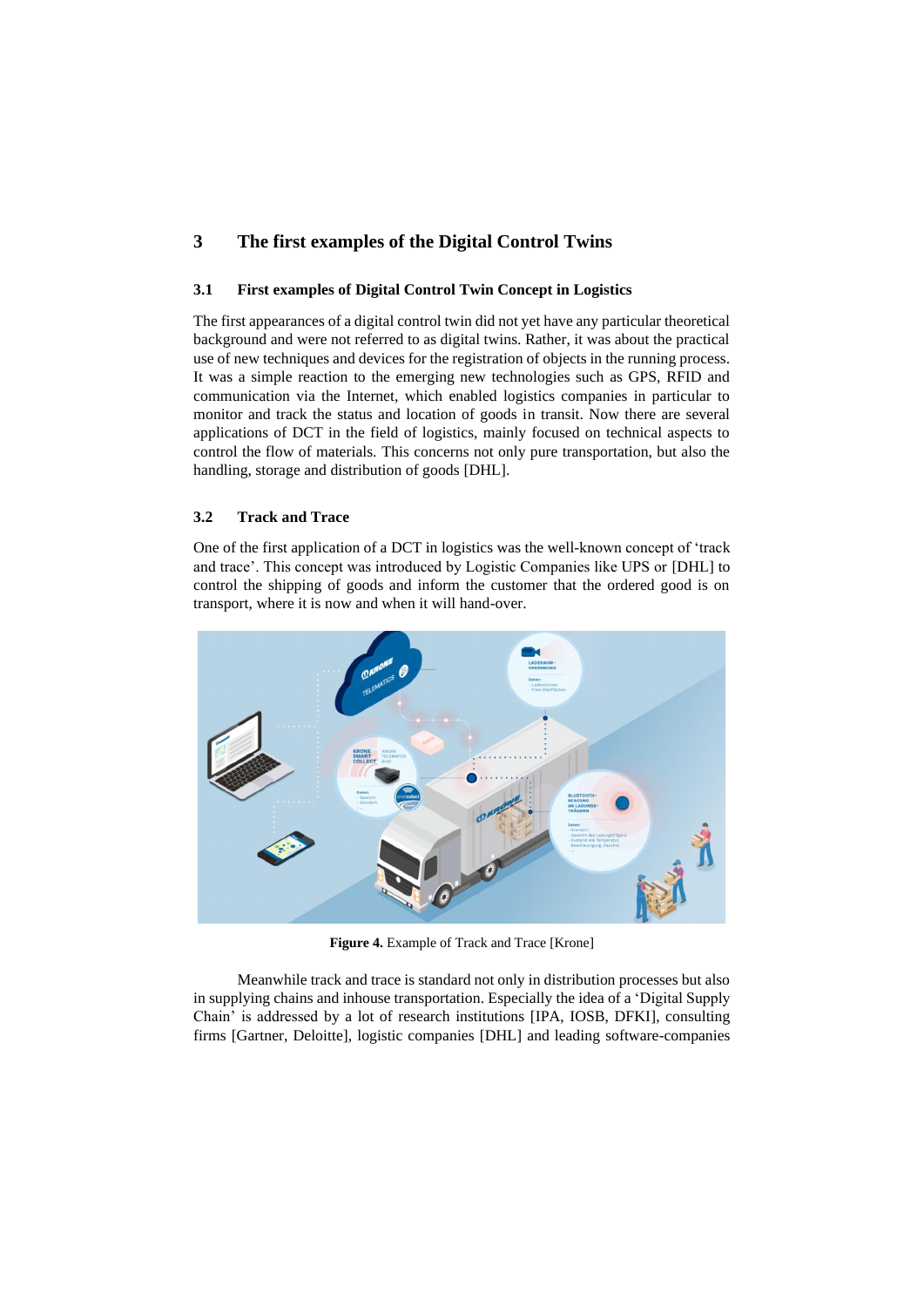[SAP, IBM] are developing and integrating Track and Trace into their ERP-Suites which are used by OEM's and suppliers [Krone] (Fig.4).

### **3.3 Production Control Center in the automotive industry**

The automotive OEM have installed Production Control Center (PCC) in their car factories since years, to monitor the production and flow of vehicles, starting at the welding shop of car bodies over the car body painting shops and car warehouses up to the final assembly lines, finishing shops and final quality check center (Fig. 5).



**Figure 5.** Production Control Center in a Car Factory [Jungmann]

The focus is on monitoring manufacturing and the internal flow of vehicles and the availability of all assets and technical equipment and the IT-System focus on deviation of technical equipment an issue 'Hints' or Alerts' Hints and 'Alerts' if technical problems are detected or if the volume targets of production are not achieved. [VW, AUDI]. But the IT-System cannot react directly because the control of the production is enclosed in other IT-Systems planning, control and execution like MES or MRP. The stuff of the PCC has to inform the experts and the plant management, who had to decide what to do and - after decision making – to 'adjust' the different ERP-Modules. The focus of PCC is on technical process control but not on order processes. This is a big lack in process control which has to be filled out by the new approach based on the DCT-Model. And in addition, the existing PCC doesn't cover the processes of material items. A passenger car is configurated individually by a customer and consists of up to 10.000 components and these material items must be available at the right time, place, and quantity to manufacture all cars in the factory. The PCC must be converted into a Logistic Control Cockpit for all kinds of material items and all sections in the factory and for the entire supply chain. For the future PPC-Concept it is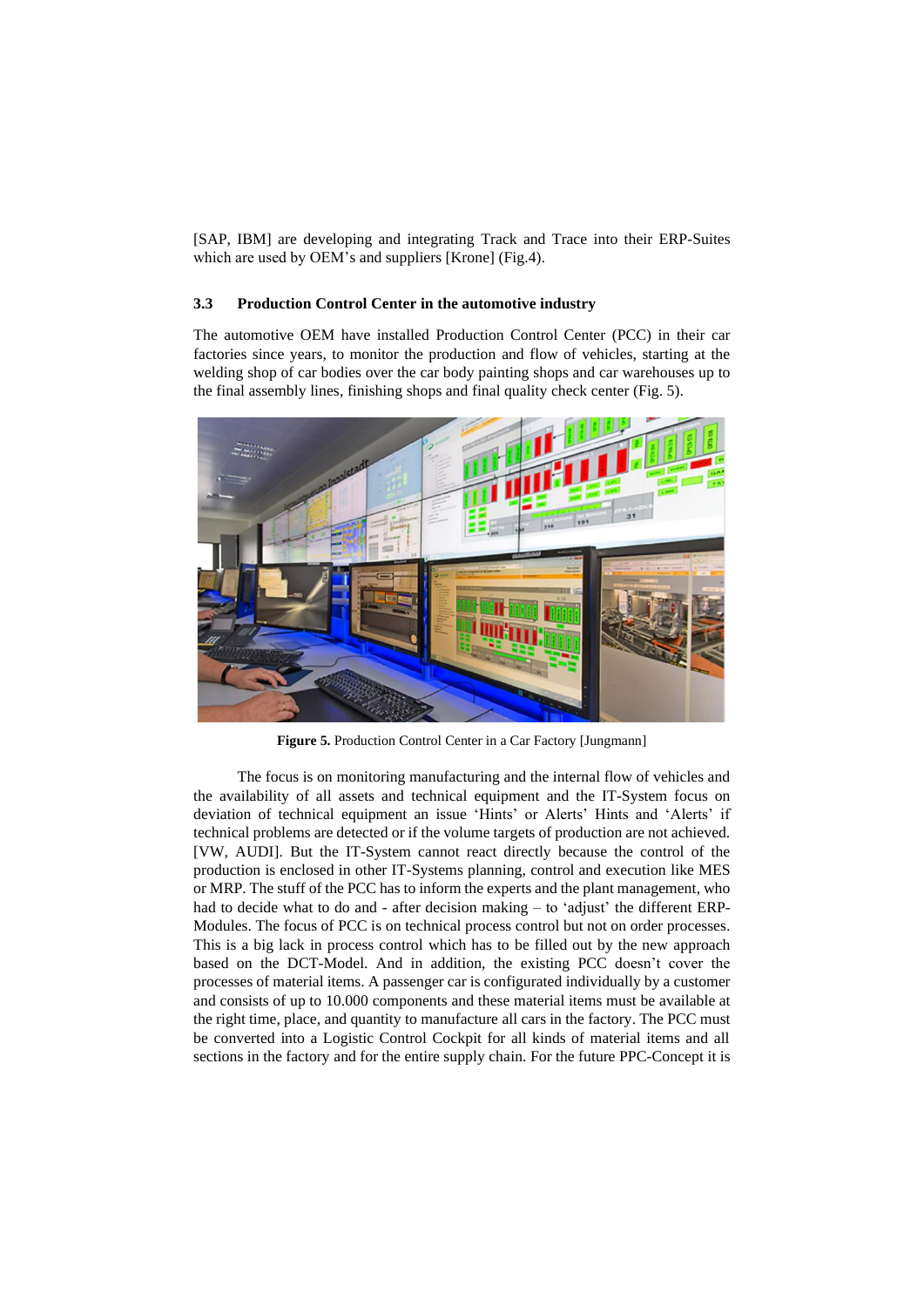necessary to use immediately actual process data by RFID, QR-Code or Cyber-Physical-Objects of products and of all components to react in-time and to harmonize all processes in only one IT-Systems [Zadek, Herlyn, 2020].

## **4 The Digital Control Twin for Production and Material Flow**

## **4.1 The specific Digital Control Twin for Production and Material Flow**

The main task of logistic for manufactures is to ensure that the right material is available in the right amount at the right time at the right place or production. This task is planned and controlled by orders and schedules for material flow objects, whereby the starting point are the customer orders for final products. For this a specific DCT-Model has to be designed (Fig.6).



**Figure 6.** Digital Control Twin Model for Production and Material Flow

**1. Reality:** Reality stands for the actual processes of production and material flow that must be permanently planned, controlled, and monitored. Reality means all activities of manufacturing, transportation, storing, handling of material flow items. This are normally final products, and all kinds of dependent components like modules, assembly groups, single parts and raw material. But it also includes the complete infrastructure for manufacturing transportation and storing of goods and all transportation and handling means and carrier. Because production and material flow is a continuously ongoing process it must be structured into intervals resp. material flow sections with discrete points where the process can be influenced by orders, and the results can be measured by order fulfilment.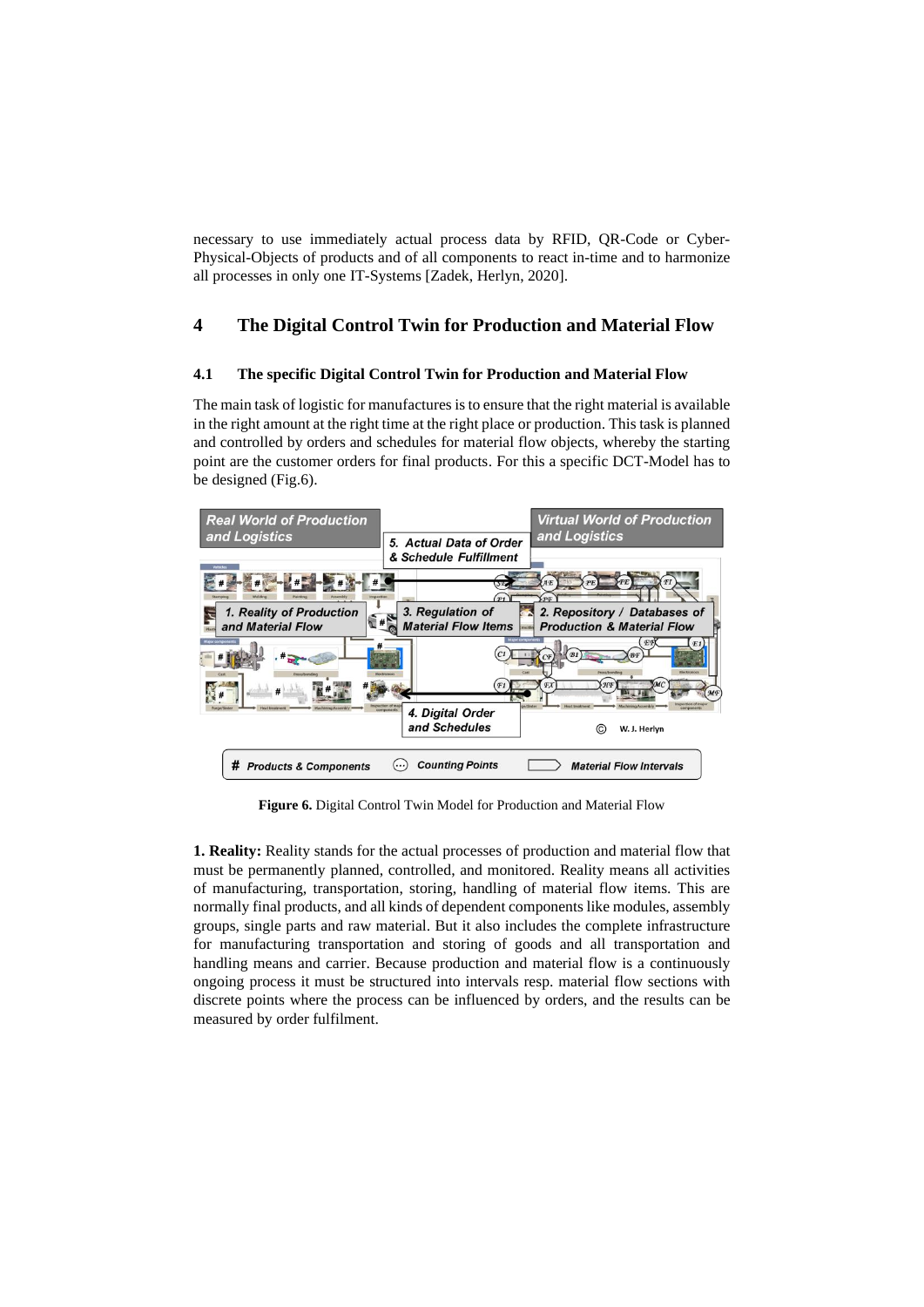**2. Repository**: The Repository consists of all databases which relate to each other. The term database does not mean exactly one specific database, it's more a synonym for a certain content of information and can be stored in different ways by a couple of connected 'physical' databases. Repository is the digital representation (virtual world) of the reality and includes Transaction-Data, Master-Data and Control-Data. Transaction-Data means all kinds of order-oriented data like customer order or Master Production Schedule (MPS). Master-Data means all order-independent data and covers the structure of production and material flow, product structure stored as Bill-of-Materials and Transportation and Handing including packaging, sorting and handling. Control-Data means all kinds of disposition parameters to control the process and all required activities of production and material flow. The Repository covers not only material flow items like final products and its component, but also means for transportation and handling like container, bins, trucks, tugger-trains, shelves etc. The repository covers all data to plan, schedule, control, monitor and balance actual processes by issuing orders and schedules for all involved process partners and equipment for the right material items, right time or sequence and right places. In the DCT-System all applications share a common Repository instead of classical ERP-Systems which are connected by interfaces and data-exchange processes.

The backbone of the Repository is production and material flow (PMF) structure which is connected with the product structure and Transportation Structure. The material flow of discrete products is not arbitrary but linear oriented and follows the structure of the production process itself and the delivery network of components is depending on this. "Today most material flow systems are networks because the process is partly organized in series or parallel" [Arnold, Furmans, 2019]. This network can be mapped by an ideal Boolean Interval Chain whereby the intervals are bounded by Counting Points (CP) which have a strictly ordered sequence [Herlyn, 2014]. These CPs are used on the one side for regulation of the process by Digital Triggers (placed orders and schedules) for material items in the corresponding interval. And on the other side for Digital Shadows (fulfilment of orders and schedules) which are actual process data to measure the results. The accuracy and the speed of regulation response is extremely important and determines the type and granularity of the PMF-Structure.

**3. Regulation:** Regulation covers all kinds of algorithm and methods for planning, scheduling, monitoring, and balancing of production and material flow. This includes especially the generating of different schedules for manufacturing, transporting, and warehousing and calculation of orders for all involved shops and equipment. The main task of regulation is to ensure that the right material items available in the right quantity, at the right time and the right place. The exact order quantities of final products and components must be determined for the entire network. The main regulation method bases on the principal of Closed-Loop-Control; whereby placed orders and schedules are the target values and fulfilled orders, and Schedules are the actual values. Deviations of target and actual values are evaluated and balanced by the regulation software using the predefined execution rules.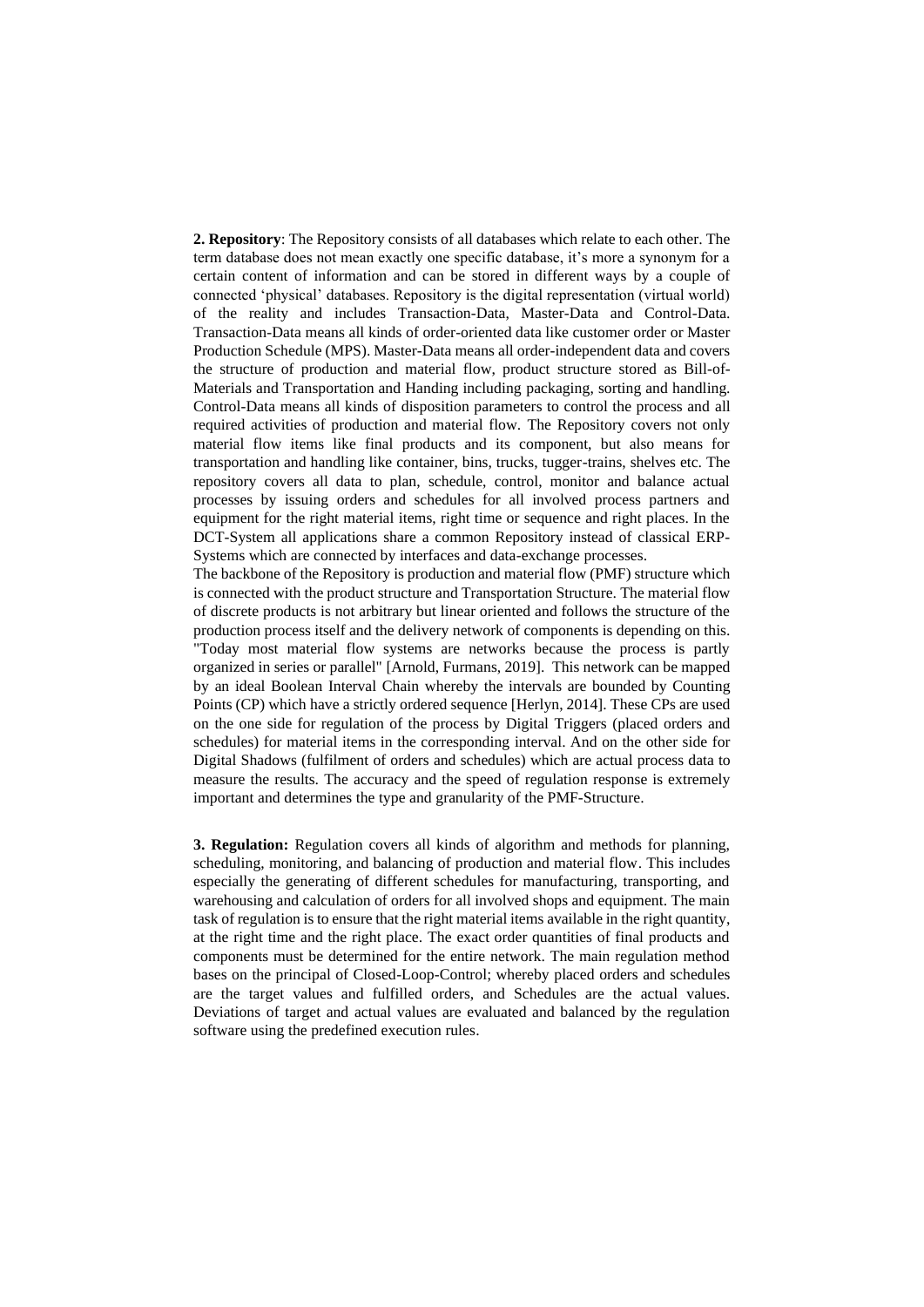

**Figure 7.** Order-Entry-Point: RFID-tag attached at the car body [AUDI]

The Counting Point where the vehicle order is connected to the real physical product is called the 'Order-Entry-Point' (OEP) also called as 'Order Decoupling Point' [Wiendahl, 1997, Herlyn, 2012], This CP is especially crucial not only to control each single car but also all cars together therefore it is taken for regulation of the complete factory. In automotive production the OEP is laying in the manufacturing section of car chassis welding where an ID-Plate or RFID-Chip is attached at the car chassis e. g. the side beam or cross beam of a vehicle chassis or the end of the chassis (Fig.7) [AUDI].



**Figure 8.** Regulation of Products and Material Items in a Car Factory (exemplary)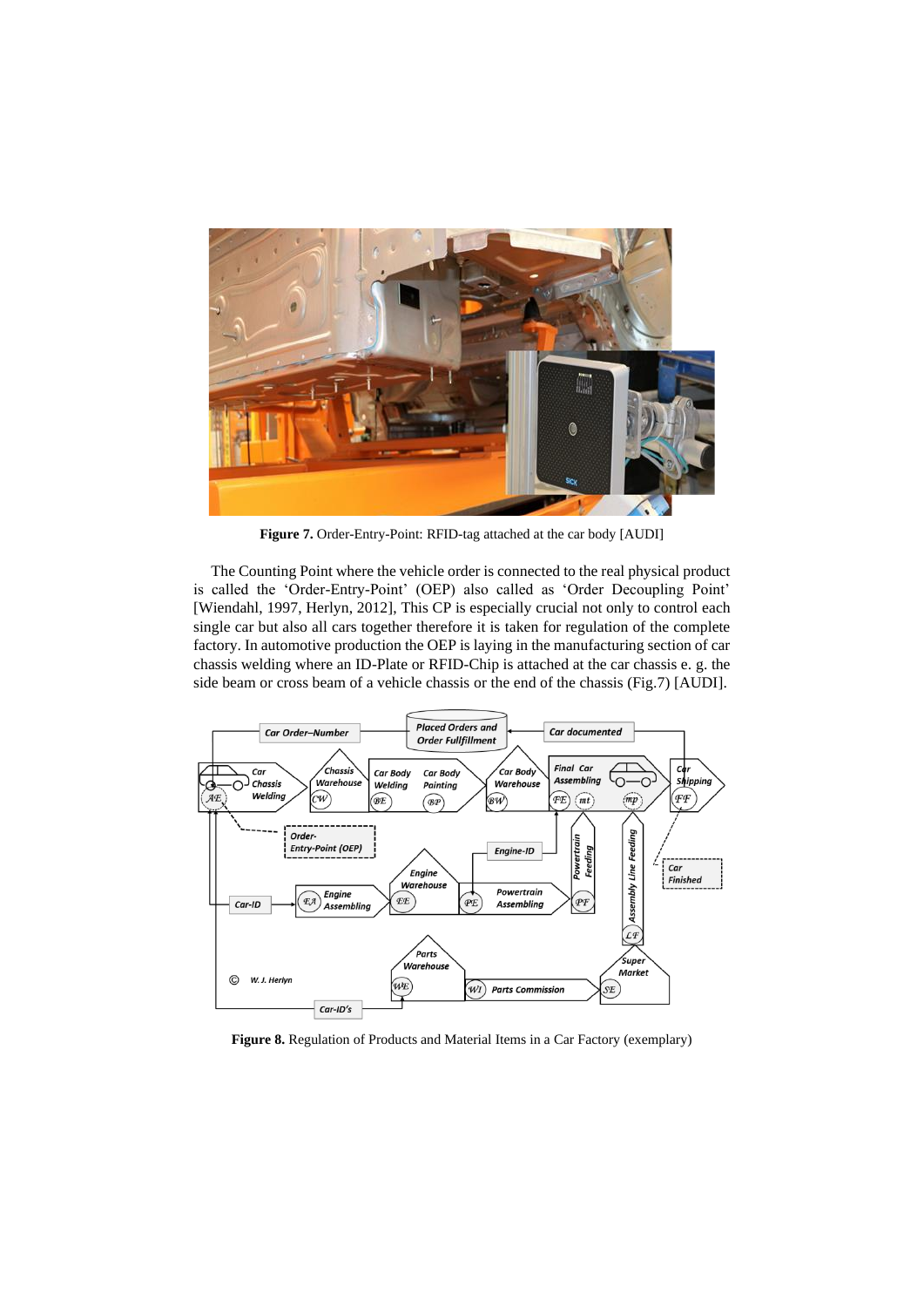In a car factory we can take the CP 'AE' as Order-Entry-Point and thereafter we can relate all required material items to a unique Car-ID in advance, e. g. the car engine or any material items which is called the pearl chain concept (Fig. 8). For control of feeding the car manufacturing process with required components we must use a couple of Car-ID's because material items are transported, stored or handled in lot-sizes. If a component is already manufactured and stored, then it can be commissioned directly to a certain Car-ID. If a component is not available already an order for manufacturing or assembling etc. must be issued, e. g. by a Jit- or Jis-Call. We can apply this procedure for other (appropriate) CPs, so we get a data grid to control all dependent components for all shops and warehouses inside and outside the factory for the cars in the factory, which is called the pearl-chain concept. For control and order release we must know the lead-time (LT) which the main parameter is to control final products and components over all shops, warehouses etc. LT is the real elapsed process time between two next-following CPs in the interval chain. Because of the ideality of PMF-Structure we can add up the LT of the next-following intervals, so the complete LT of an object is the sum of all passed intervals resp. CPs. For LT-calculation neither the kind of operation (production, transportation, storing or handling) nor the 'physical length' of an interval is relevant. Once and only the real elapsed time between two CP's is the decisive factor. This is also valid for all areas in expanded supply or distribution chains. An in the future especially for Smart Factories with autonomous production control, where Cyber-Physical-Objects can search the next manufacturing, transportation, or handling station by their own [Zadek, Herlyn, 2021].

**4. Digital Trigger**: Digital Triggers are all kind of orders and schedules, that are placed and transmitted to a specific device, a shop, a department, business partner or human. Digital Triggers control the real process of manufacturing, transportation, storing and handling of material items. At the end Digital Triggers must be executed by humans or devices and build, also the input for an engineering oriented Digital Twin the process. It is not always possible or make sense to transmit the orders immediately to the devices, places, or partners, where they are needed. Orders and schedules must be issued in different ways and at different times and are controlled by the specific cycletime of the specific process taken in account the technical and organizational conditions. Therefor a specific regulation tool controls the issuing of orders and schedules to avoid problems for technical processes and shops on shopfloor level. and departments. If orders are issued to early, then the process can overact and if orders are issued to late than the process can be delayed, and process partners can react too late and resp. or in an inappropriate manner.

**5. Digital Shadow**: Digital Shadows are actual acquired data of real processes at a certain time and locations (counting point) and the state and quantity of an identified material items. The Digital Shadow is not the whole items itself but more a snapshot, and it's very important that Digital Triggers and Digital Shadows refers to identical items and locations at a specified time or timeslot. Not every acquired data is automatically a Digital Shadow. Only those process data that are captured at a defined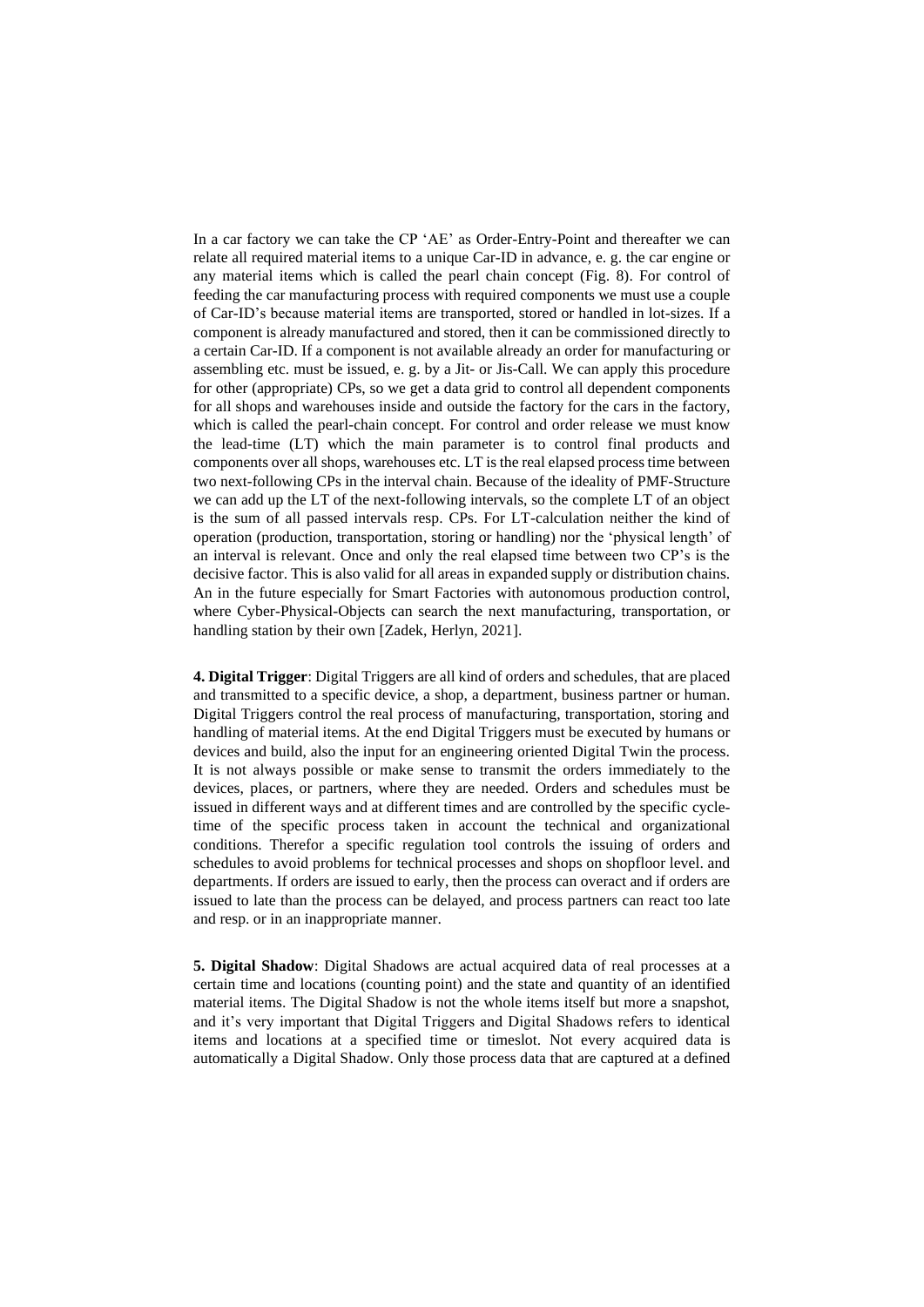Counting Points and time are used as a Digital Shadow. The data can be acquired in different ways, by different devices and techniques and it can be entered also by hand or scanned by Bar-Code or QR-Code, gathered by an active or passive RFID-Chip, or transferred by a Cyber-Physical-Objects which can itself store, process, and transmit data. For the DCT it does not matter which type of data acquisition, technique or device is used, all that matters is that the acquired process data is available at the time when it is needed for the specific regulation purposes. In an order-oriented DCT-System Digital Shadows are the fulfilled orders and schedules that comes from different steps in a process and are often generated extremely fast and in a huge amount. For some application it makes no sense to use the process data immediately because the usage depends on specific regulation task and response time in the concrete process. Therefore, a process cycle-time is needed to pass the process data to the referring application in an appropriate cycle time and manner. Process data are acquired normally on the shop-floor level, the lowest level of scheduling and order calculation. Knowing the relation between the processes, the PMF-Structure, and the application we can control the process by a defined cycle-time for each interval which is crucial for the update and data processing. It makes no sense to calculate every second new order data for all applications. The same also applies to the processing of the collected data. At the lowest PMF-Level we need the latest actual process data, but we should process the data not real-time but only in the corresponding process cycle time. The reason is that the lead-time of material flow in an interval and the response time of the process must be balanced to react on process data with new orders and schedules. If the defined cycletime of processing is too slow than the reaction by Digital Triggers comes too late. If the cycle-time is too fast than the reaction by Digital Triggers comes to early, and the process gets nervous and is over-controlled. So, cycle-times must be defined for all Intervals in the PMF-Structure depending on the corresponding regulation task.

#### **4.2 Some Restrictions of the order-oriented Digital Control Twin Model**

The DCT-Model for production and material flow depends on the underlaying network and therefore on the suitable method of mapping the PMF-Structure. In the case of control of a complete factory the suitable network must be defined for all final products and components, which are manufactured therein, so the DCT-Model can run only for completely defined customer orders of final products which are stored in a Master Production Schedule. This could be sometimes a problem, if there are a lot of spareparts or other 'exotic' parts. The regulation of the described DCT-Model covers only a short-run horizon, where customer and dealer orders are available in a MPS because the regulation bases on an existent Order-Entry-Point for final products in the factory. The impact range of the regulation is limited if the lead-time of the manufacturing process for the final product is shorter than the lead-time of the required components. The regulation of components with a longer lead-time must be controlled by earlier available information or forecasting- For regulation of a mid-run and long-run horizon for strategic tasks like product and sales planning or forecasting of material demand other different DCT-Models must be developed and cannot incorporated into the shortrun DCT-Model. For such purposes a specific DCT-Model with special tools for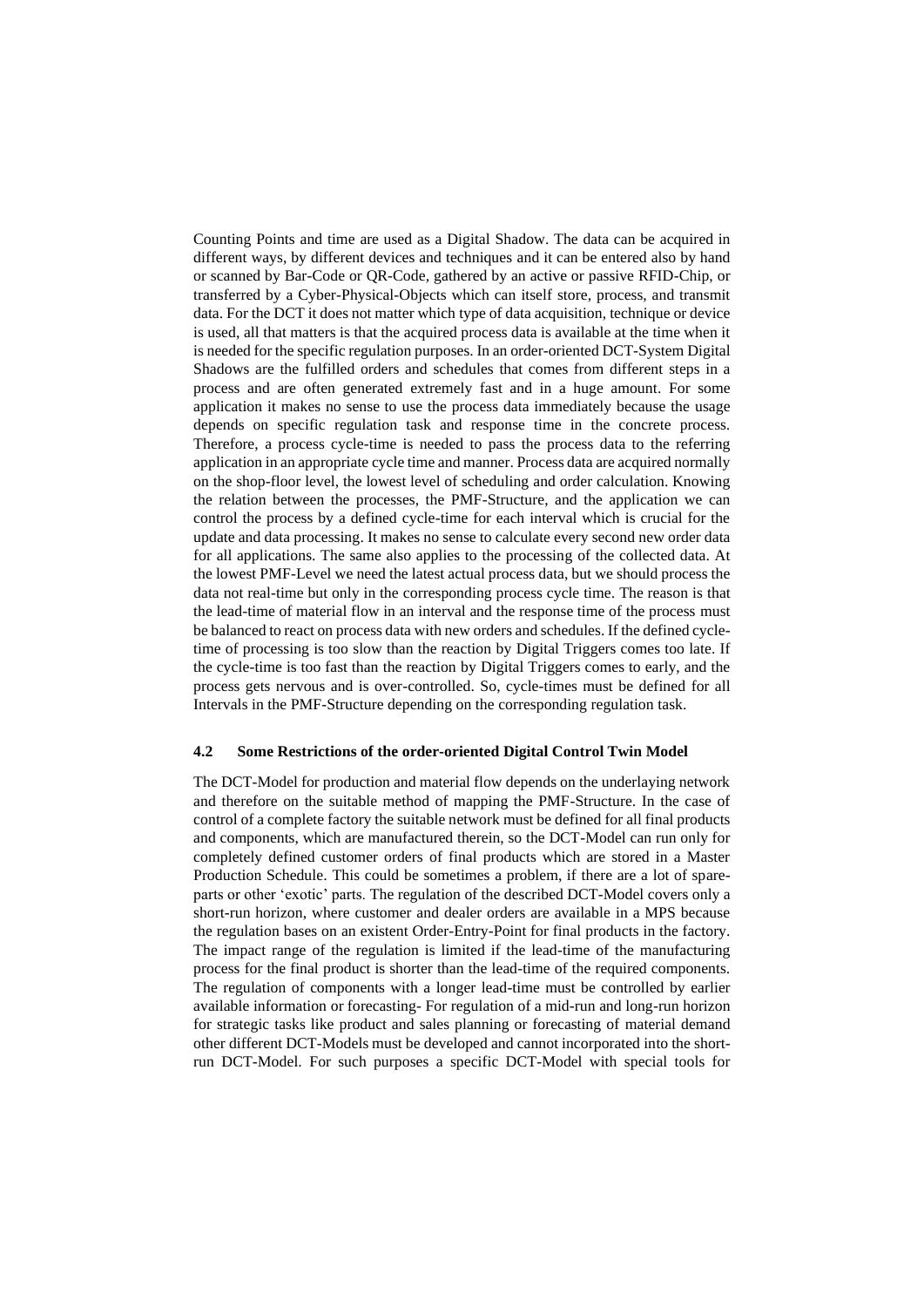forecasting and aggregated planning are required, and other types of mapping network and other methods, algorithm and procedures are needed. Because of the huge data-grid of Counting Points in a big factory for complex products a high-performance computing concept (e. g. a Qbit-Computer or High-Performance Computer) is needed.

## **5 Conclusion and short Outlook**

The DCT-Model is a new approach to control production and material flow using the capabilities of Industry 4.0, especially to exploit the acquired process data of material flow items that are available thru new technologies like RFID, QR-Code etc. The development of such DCT is still in its early stage but the existing DCT in factories can be introduced step by step to all material items in a factory. The existing production control center and applications can be enhanced to an entire DCT-System, for this the regulation of products and material flow items must be transferred into the overall control software of the complete factory. The process and order oriented DCT is complementary to the engineering oriented Digital Twin Concept, both can and must be combined. This will lead to a paradigm shift in business informatics of production and logistics. One of the results is that planning, control, execution and monitoring of production and material flow is now in only one IT-System and no more separated in different IT-Systems and ERP-Modules. The DCT-System can react immediately on process deviations and disturbances by using the potentials of permanent available process data. Overall, the DCT-Concept can not only speed up the control of production and material flow processes in factories of complex products it is also an adjustable and resilient concept with higher performance, better control, and more flexibility than existing ERP-Systems and IT-Concepts [Herlyn, 2021].

### **References**

- Arnold D., Furmans K., Materialfluss in Logistiksystemen, 6. erweiterte Auflage, Springer Verlag, Berlin (2009) <http://dx.doi.org/10.1007/978-3-642-01405-5>
- AUDI: [https://www.audi-mediacenter.com/de/pressemitteilungen/audi-standort-neckarsulm](https://www.audi-mediacenter.com/de/pressemitteilungen/audi-standort-neckarsulm-legt-weitere-grundlagen-fuer-vollvernetzte-fabrik-13661)[legt-weitere-grundlagen-fuer-vollvernetzte-fabrik-13661](https://www.audi-mediacenter.com/de/pressemitteilungen/audi-standort-neckarsulm-legt-weitere-grundlagen-fuer-vollvernetzte-fabrik-13661) (Accessed: 12.12.2021)
- BMW[:https://www.bmwgroup.com/en/innovation/company/industrie-4-0.html](https://www.bmwgroup.com/en/innovation/company/industrie-4-0.html) (Accessed: 12.12.2021)

Deloitte: [https://www2.deloitte.com/us/en/insights/focus/tech-trends/2020/digital-twin](https://www2.deloitte.com/us/en/insights/focus/tech-trends/2020/digital-twin-applications-bridging-the-physical-and-digital.html)[applications-bridging-the-physical-and-digital.html](https://www2.deloitte.com/us/en/insights/focus/tech-trends/2020/digital-twin-applications-bridging-the-physical-and-digital.html) (Accessed: 12.12.2021)

DFKI:<https://www.dfki.de/web/forschung/forschungsbereiche/innovative-fabriksysteme>

DHL: [https://www.dhl.com/content/dam/dhl/global/core/documents/pdf/glo-core-digital](https://www.dhl.com/content/dam/dhl/global/core/documents/pdf/glo-core-digital-twins-in-logistics.pdf)[twins-in-logistics.pdf](https://www.dhl.com/content/dam/dhl/global/core/documents/pdf/glo-core-digital-twins-in-logistics.pdf) (Accessed: 12/12/2021)

Gartner: https://www.gartner.com/en/information-technology/glossary/digital-twin

GE: <https://www.ge.com/digital/applications/digital-twin> (Accessed: 12.12.2021)

GE-1: [https://on-demand.gputechconf.com/gtc/2018/presentation/s8614-digital-twin-for-the](https://on-demand.gputechconf.com/gtc/2018/presentation/s8614-digital-twin-for-the-railway-network.pdf)[railway-network.pdf](https://on-demand.gputechconf.com/gtc/2018/presentation/s8614-digital-twin-for-the-railway-network.pdf) (Accessed: 12.12.2021)

Grieves M.: Digital Twin-Manufacturing Excellence through Virtual Factory Replication, Whitepaper, LLC, (2014);